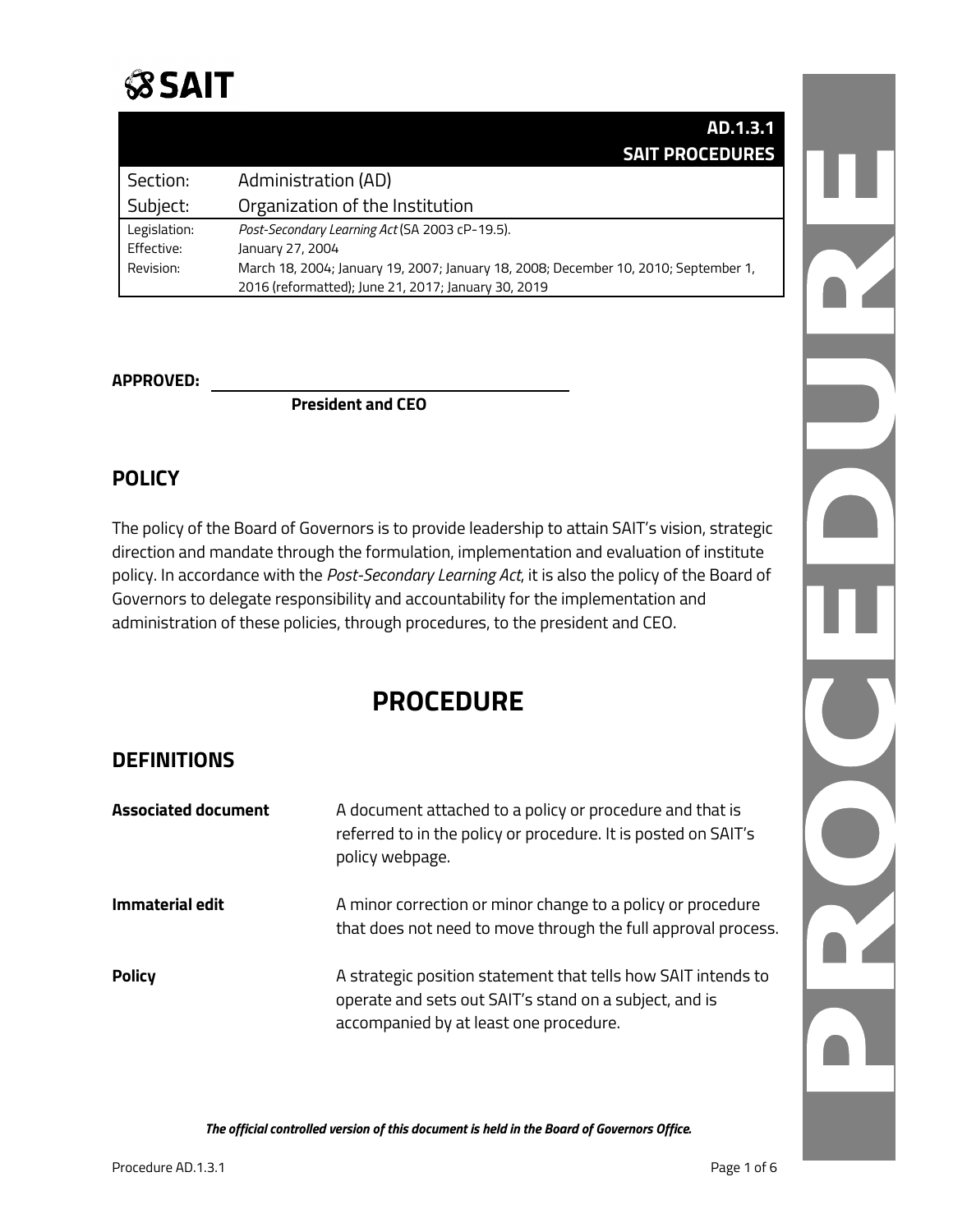

| <b>Policy owner</b>                       | The position that has overarching responsibility for a<br>particular policy and procedure(s) and their creation,<br>implementation, revision and/or deletion.                                      |
|-------------------------------------------|----------------------------------------------------------------------------------------------------------------------------------------------------------------------------------------------------|
| <b>Procedure</b>                          | An operational document that describes the methods and<br>considerations for implementing the policy under which it falls<br>and that directs the conduct of people and the activities of<br>SAIT. |
| <b>Reconfirmed policy</b><br>or procedure | A policy or procedure that has been reviewed but to which no<br>changes are required.                                                                                                              |
| <b>SAIT community</b>                     | SAIT's governors, employees, students, contractors,<br>consultants, agents, and volunteers.                                                                                                        |

# **GOVERNING PRINCIPLES**

- 1. Policies and procedures regulate situations that are new, occur frequently, and/or have significant legal or financial implications for SAIT. They are not intended to repeat what already exists in federal or provincial legislation or in SAIT's collective agreements.
- 2. The creation, revision and deletion of SAIT's policies and procedures follow a clear, consistent and transparent process, as managed by division representatives and the Policy and Procedures Steering Committee. This process applies to all of SAIT's policies and procedures.
- 3. All members of the SAIT community are responsible for making themselves aware of and complying with SAIT's policies and procedures. Breaches of SAIT's policies and procedures may result in disciplinary action under procedure AC.3.4.1 Student Code of Conduct or procedure HR. 4.4.1 Corrective Action procedures.
- 4. The need to revise, create or delete policies and procedures may be identified from a variety of sources. These include but are not limited to environmental scans, business process reviews, risk management assessments, input from the SAIT community and the Policy and Procedures Steering Committee, input from external stakeholders, and legislative or regulatory requirements.
- 5. Policies and procedures shall be reviewed at a minimum every five years. Some policies or procedures may require more frequent review, as stipulated by an approval body, as a result of internal changes, or as a result of legislative or other external changes. If the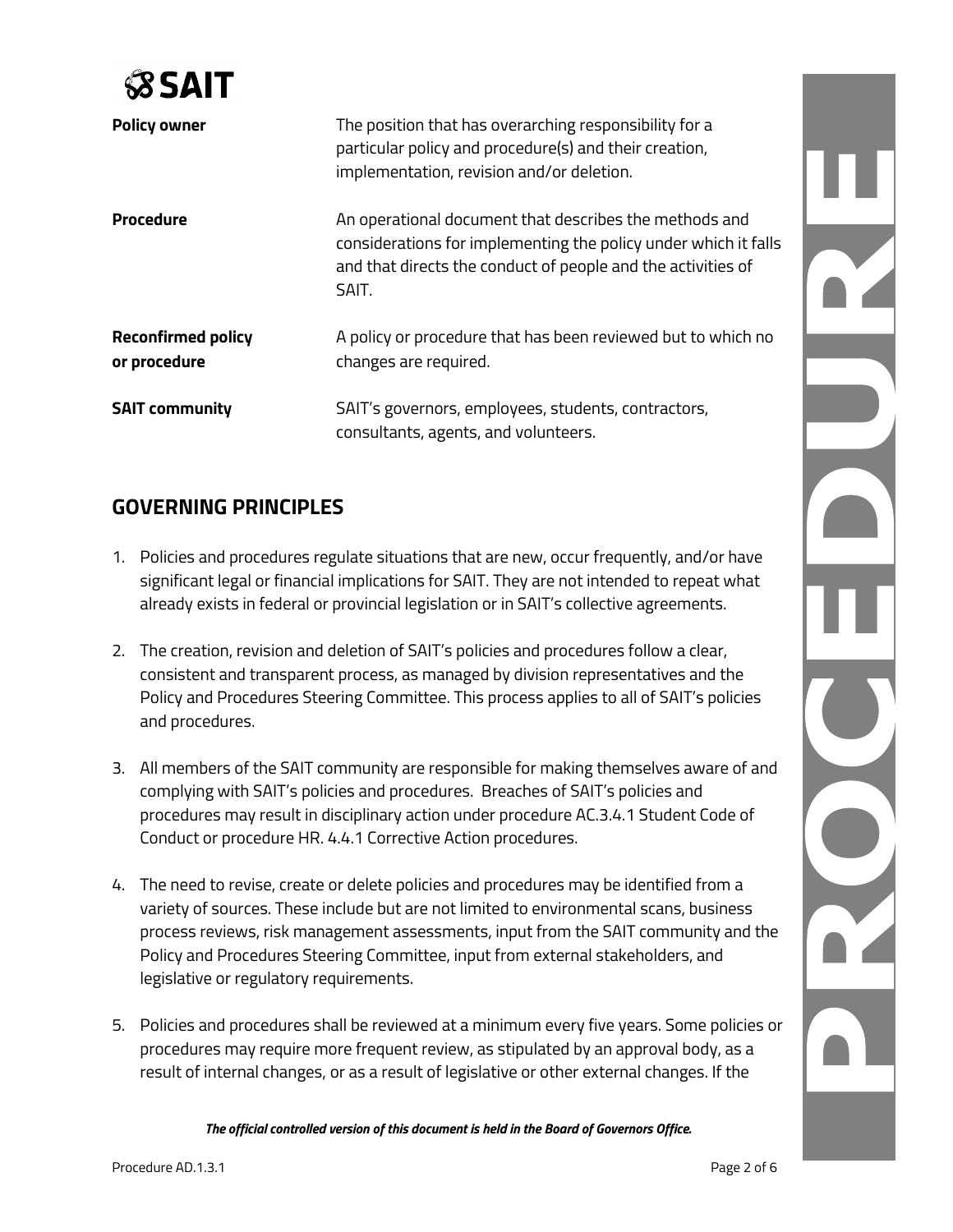

review indicates that no changes are required to a policy or procedure, it will be reconfirmed at that time.

- 6. The Board of Governors office maintains official signed policies and procedures.
- 7. A policy requires the Board of Governors approval, as indicated by the board chair's signature on the policy.
- 8. A procedure requires president and CEO approval, as indicated by the president and CEO's signature on the procedure.

## **PROCEDURE**

#### **A. Policy and Procedures Steering Committee**

- 1. The Policy and Procedures Steering Committee ("the Committee") is responsible for:
	- a) Assigning names and numbers to new policies/procedures.
	- b) Benchmarking SAIT's policies and procedures against other Alberta postsecondary institutions and member institutions of Polytechnics Canada.
	- c) Ensuring all policies and procedures follow a standard format.
	- d) Ensuring consistency of definitions.
	- e) Ensuring there is no duplication of or conflict between different policies and procedures.
	- f) Ensuring all policies and procedures are regularly reviewed, updated, and deleted as required.
	- g) Making immaterial edits to a policy or procedure.
	- h) Maintaining a master list of all of SAIT's policies and procedures.
	- i) Managing the approval process for the creation, revision and deletions of SAIT's policies and procedures.
	- j) Reviewing all policies and procedures for clarity, accuracy and legality.
	- k) Reviewing policy owners' communication and implementation plans.

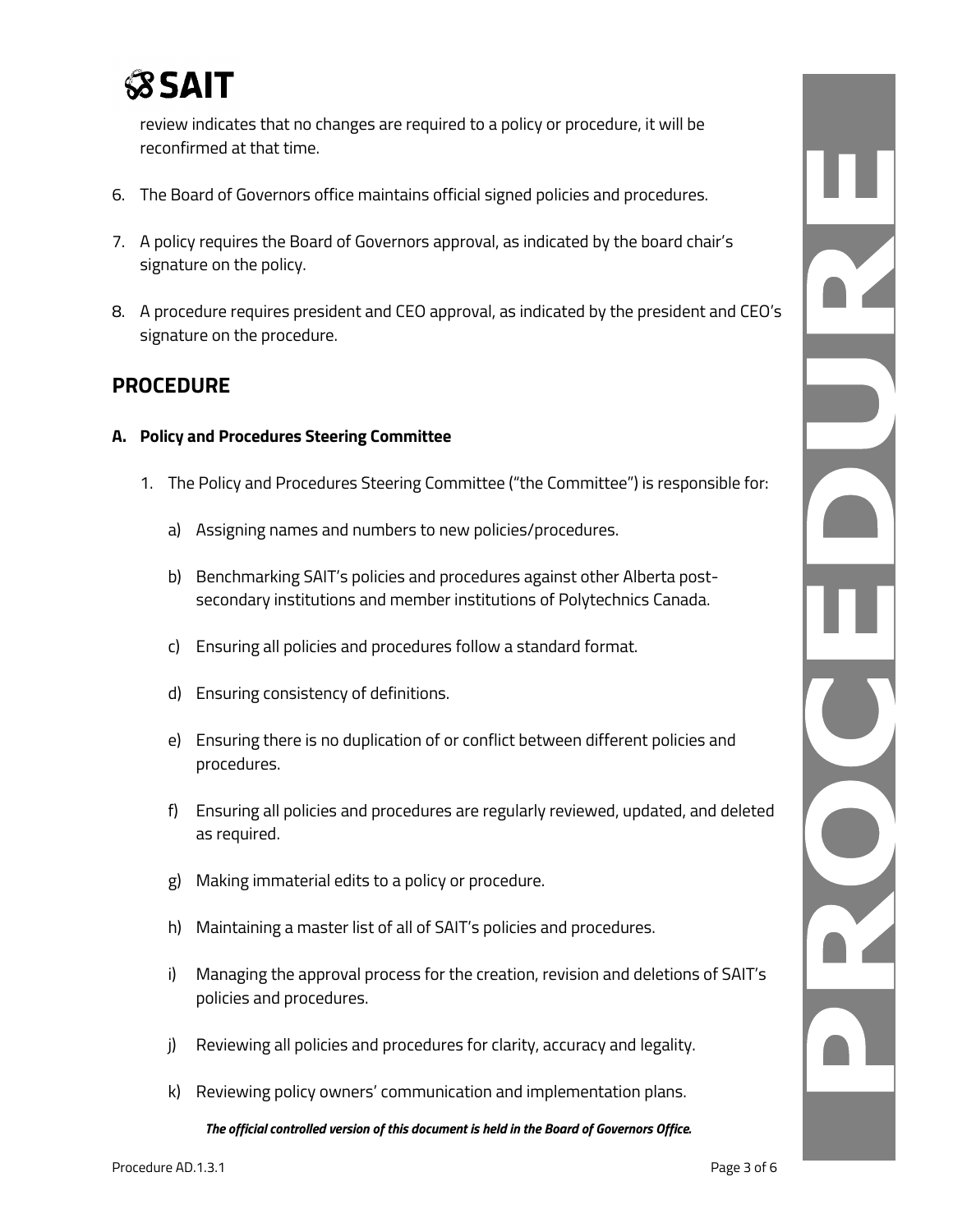

- 2. The Committee includes representatives from across SAIT. See Schedule A, Policy and Procedures Steering Committee Terms of Reference, an Associated Document to this procedure, for further information.
- 3. Any member of the SAIT community can make recommendations to any member of the Committee for creating, revising and/or deleting SAIT's policies and procedures.

#### **B. Creation, Revision and/or Deletion of Policies and Procedures**

- 1. The chair of the Committee ("the chair") will annually provide each division vice president with a list of policies and procedures requiring creation, revision or deletion during the academic year. Additional policy/procedure work may be identified by the vice president, the policy owner, an approval body, the Committee or the chair, on an ad hoc basis during the year.
- 2. The Committee works with key stakeholders and the policy/procedure work groups as established by the division vice president and/or policy owner. To assist members of the SAIT community in this work, documents such as SAIT's Glossary of Policy and Procedure Definitions and a Policy and Procedure Style Guide can be obtained from the Committee.
- 3. The division representative, in collaboration with stakeholders and the policy/procedure work group, completes the Policy and Procedures Discussion Sheet, attached as Schedule B, an Associated Document to this procedure. The chair is responsible for preparing motion sheets for bodies that are required to approve a policy/procedure.
- 4. The division representative submits the Discussion Sheet and the policy/procedure to the chair.
- 5. The Committee reviews the revised or new policy or procedure for clarity, accuracy, legality and appropriate format. The Committee may require stakeholders to be present during its discussions on a particular policy or procedure. The Committee provides feedback to stakeholders and may require changes to be made before the policy or procedure can move through the approval process. It may also recommend to the applicable vice president that a revised or new policy or procedure be reviewed by SAIT's legal counsel.
- 6. The creation, revision or deletion of policies and procedures are reviewed and/or approved by the following bodies:

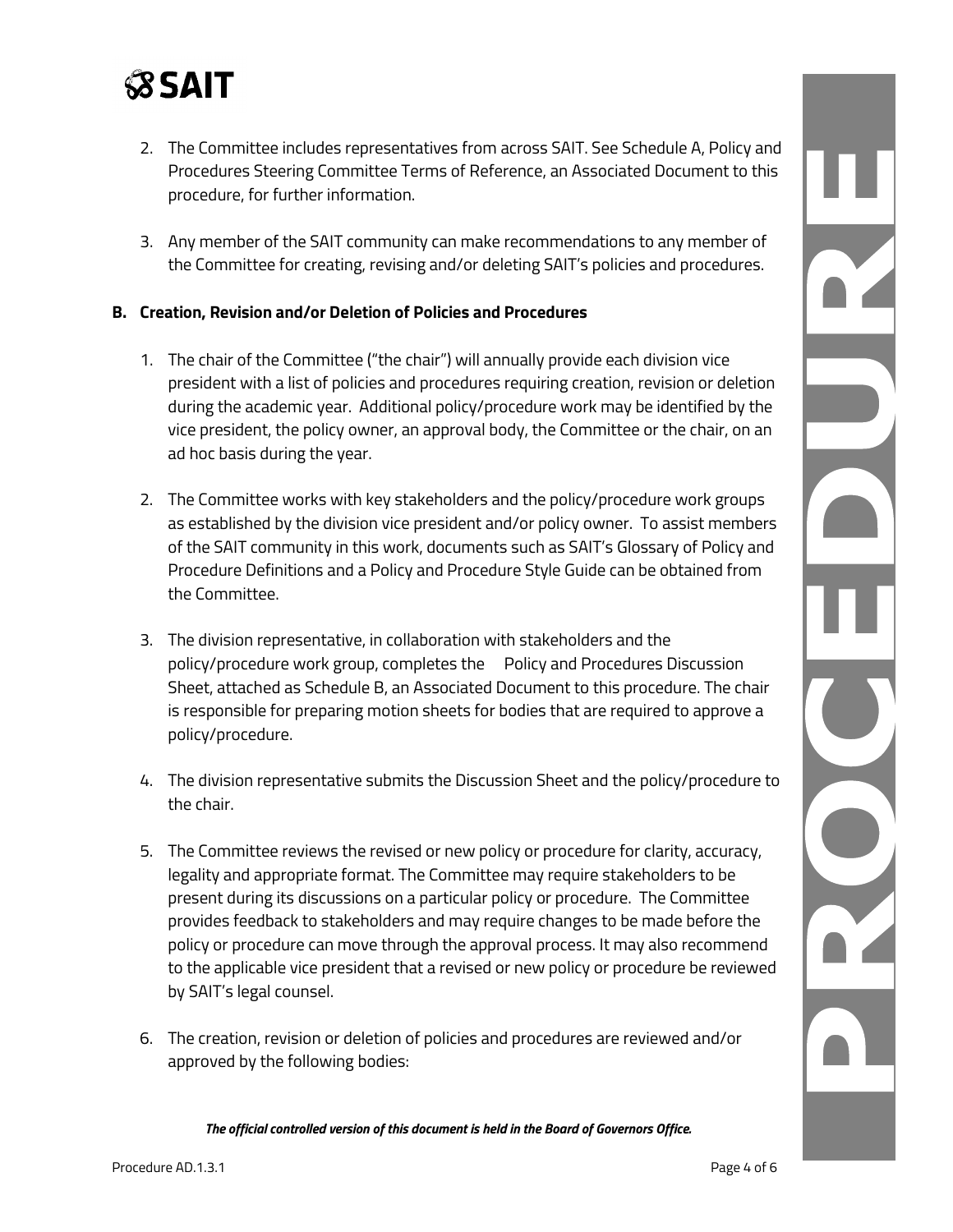

- a) Executive Management Council: reviews all policies and procedures.
- b) Management Council: reviews all policies and procedures.
- c) Academic Council: reviews and approves all academic (AC) policies and procedures.
- d) SAIT's president and CEO reviews and approves all procedures.
- e) Board of Governors: reviews and approves all policies.
- 7. A review grid is included is at the bottom of all draft policies and procedures. The grid tracks the policy/procedure's movement through the review and approval process. It is removed from the final signed policy or procedure.

| L ALICI IICAICM AIIA                                |                                                                     |                   |                                                         |                                     |                            |                                  |                              |
|-----------------------------------------------------|---------------------------------------------------------------------|-------------------|---------------------------------------------------------|-------------------------------------|----------------------------|----------------------------------|------------------------------|
| Policy/<br>Procedure<br><b>Work</b><br><b>Group</b> | Policy/<br><b>Procedures</b><br><b>Steering</b><br><b>Committee</b> | Vice<br>President | <b>Executive</b><br><b>Management</b><br><b>Council</b> | <b>Management</b><br><b>Council</b> | Academic<br><b>Council</b> | <b>Board</b><br><b>Committee</b> | <b>Board of</b><br>Governors |
|                                                     |                                                                     |                   |                                                         |                                     |                            |                                  |                              |

#### **POLICY Review Grid**

#### **PROCEDURE Review Grid**

| Policy/<br>Procedure<br><b>Work</b><br>Group | Policy/<br><b>Procedures</b><br><b>Steering</b><br><b>Committee</b> | Vice<br><b>President</b> | <b>Executive</b><br><b>Management</b><br><b>Council</b> | <b>Management</b><br><b>Council</b> | Academic<br>Council |
|----------------------------------------------|---------------------------------------------------------------------|--------------------------|---------------------------------------------------------|-------------------------------------|---------------------|
|                                              |                                                                     |                          |                                                         |                                     |                     |

- 8. Immaterial edits do not require a full approval process. As approved by the chair, in consultation with the Committee, these include:
	- a) Changes to position names or titles.
	- b) Changes to school/department or division names (but only after those names have been changed through the formal approval process set out in procedure AD.1.8 School, Department or Division Name Change).